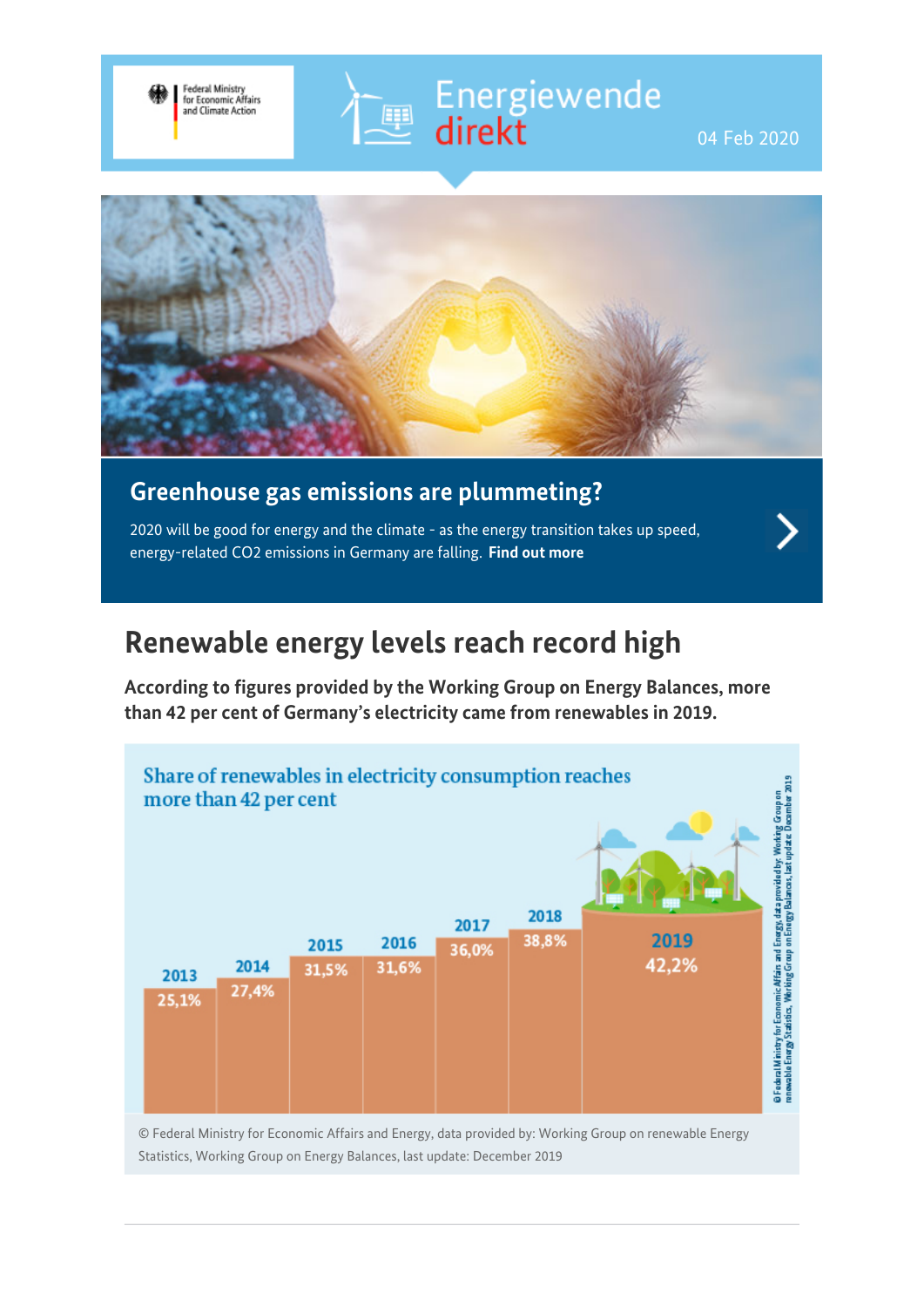In 2019, the share of electricity that came from renewables was higher than ever before, accounting for around 42 per cent of Germany's gross electricity consumption. Just to put this figure into perspective: Back in 2013, renewables contributed around 25 per cent. Since then, their share has continued to grow.

At the same time, conventional sources of energy continue to lose in importance. This is particularly evident in the share of conventional energy commodities in electricity generation. The share of electricity from hard coal in the electricity mix fell to 9.3 per cent. This was particularly due to rising prices for CO $_2$  allowances and lower prices for purchasing gas.

The share of electricity from lignite in the electricity mix also shrank, falling from 22.6 per cent in 2018 to now 18.6 per cent. This development was spurred on by higher allowance prices and the expansion of renewable energy. The last time Germany generated as little lignite-fired electricity as last year was back in 1970. And conventional power as a whole fell to its lowest level since 1990, the year records for reunified Germany began. Wind and solar power are seeing the opposite trend. At 173.1 terawatt-hours, electricity from these sources combined for the first time overtook coal (at 170.9 terrawatt-hours).

Nuclear power saw a slight decline (minus 0.8 terrawatt-hours). Its share in electricity consumption was 12.3 per cent in 2019. With the Philippsburg 2 nuclear power station having been taken off the grid at the end of 2019, the share of coal-fired power is expected to be even lower in 2020. The figures provided here are based on estimates provided by the Working Group on Energy Balances.

## **The future of energy put to a practical test**

**The first regulatory sandbox for the energy transition – SmartQuart – has been established. It focuses on testing innovative solutions that will shape the future of our energy supply. The solutions are ultimately to be rolled out to other German regions.**

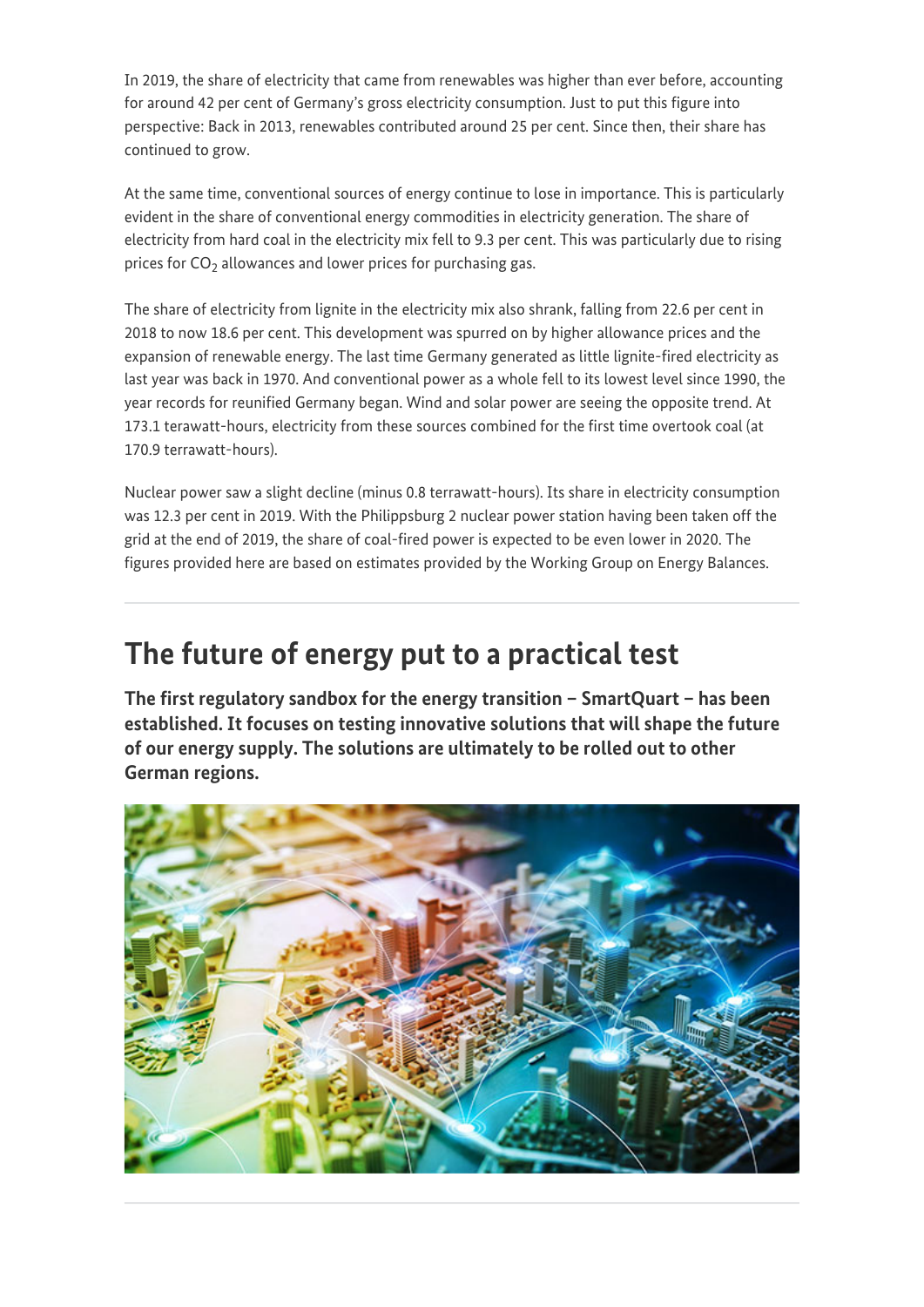#### © AdobeStock/metamorworks

What new ways of generating energy will we discover and how can we use energy in a smart manner? What will urban life and life in rural areas look like in a future where 100 per cent of our electricity and heat comes from renewable sources? And how can we ensure that our energy supply remains stable despite fluctuating amounts of wind and solar energy being fed into the grid? The [regulatory](https://www.bmwi.de/Redaktion/EN/Dossier/regulatory-test-beds-testing-environments-for-innovation-and-regulation.html) [sandboxes](https://www.bmwi.de/Redaktion/EN/Dossier/regulatory-test-beds-testing-environments-for-innovation-and-regulation.html) for the energy transition programme will be an opportunity to find answers and develop solutions to these and many other questions. By adopting this programme, the Federal Ministry for Economic Affairs and Energy is seeking to reduce the time required to move innovations from the lab to the market. In order for Germany to reach its ambitious climate change mitigation targets, the share of renewable energy needs to be considerably expanded. This is what the SmartQuart projects seeks to achieve, by involving citizens, local planners, utilities, municipalities in the implementation of the transition in the energy and heat sector. SmartQuart is the first of a whole series of regulatory sandboxes that look at testing ideas in practice. In July 2019, Federal Minister for Economic Affairs and Energy Peter Altmaier announced the winners of a call looking for ideas for regulatory sandboxes for the energy transition.

### **Testing ideas under real-life conditions**

'I am delighted that the first regulatory sandbox for the energy transition has now started its work. These sandboxes are innovation projects that are tested at an industrial scale. We are developing and testing technologies that can make a contribution to meeting our ambitious energy and climate change mitigation targets. The sandboxes for the energy transition programme allows for these technologies to be tested under real-life conditions and at an industrial scale', Minister Altmaier said as he handed over the notice approving funding for SmartQuart in December 2019.

### **Making fossil fuels obsolete**

The sandbox looks at the future of energy in urban neighbourhoods and rural areas. One of its goals is to replace fossil fuels such as coal with renewable energies. A mix of information and communications technologies and smart grids allows for different installations to be combined and therefore for the grid to be controlled in a smart manner. For example, this allows for the heat, electricity and mobility sectors to be linked up across three sites in North Rhine-Westphalia and Rhineland-Palatinate.

### **A hydrogen-based rural micro-grid**

The rural municipality of Kaisersesch is planning to build a hydrogen-based micro-grid (a small-scale smart grid). In cases where wind turbines and solar PV installations provide more electricity than can be used, hydrogen is produced as a storage medium. The Kaisersesch region is testing the entire hydrogen value chain from generation, conversion, storage and distribution all the way to consumption.

### **The energy transition in urban space**

The 'Literaturquartier' (which literally translates as 'literature quarter') in the German city of Essen once housed the offices of the German newspaper 'Westdeutsche Allgemeine Zeitung'. It has now been turned into a place where innovative energy technologies for use in densely populated areas are being tested. The neighbourhood, which consists of residential areas, small shops, offices and hotels,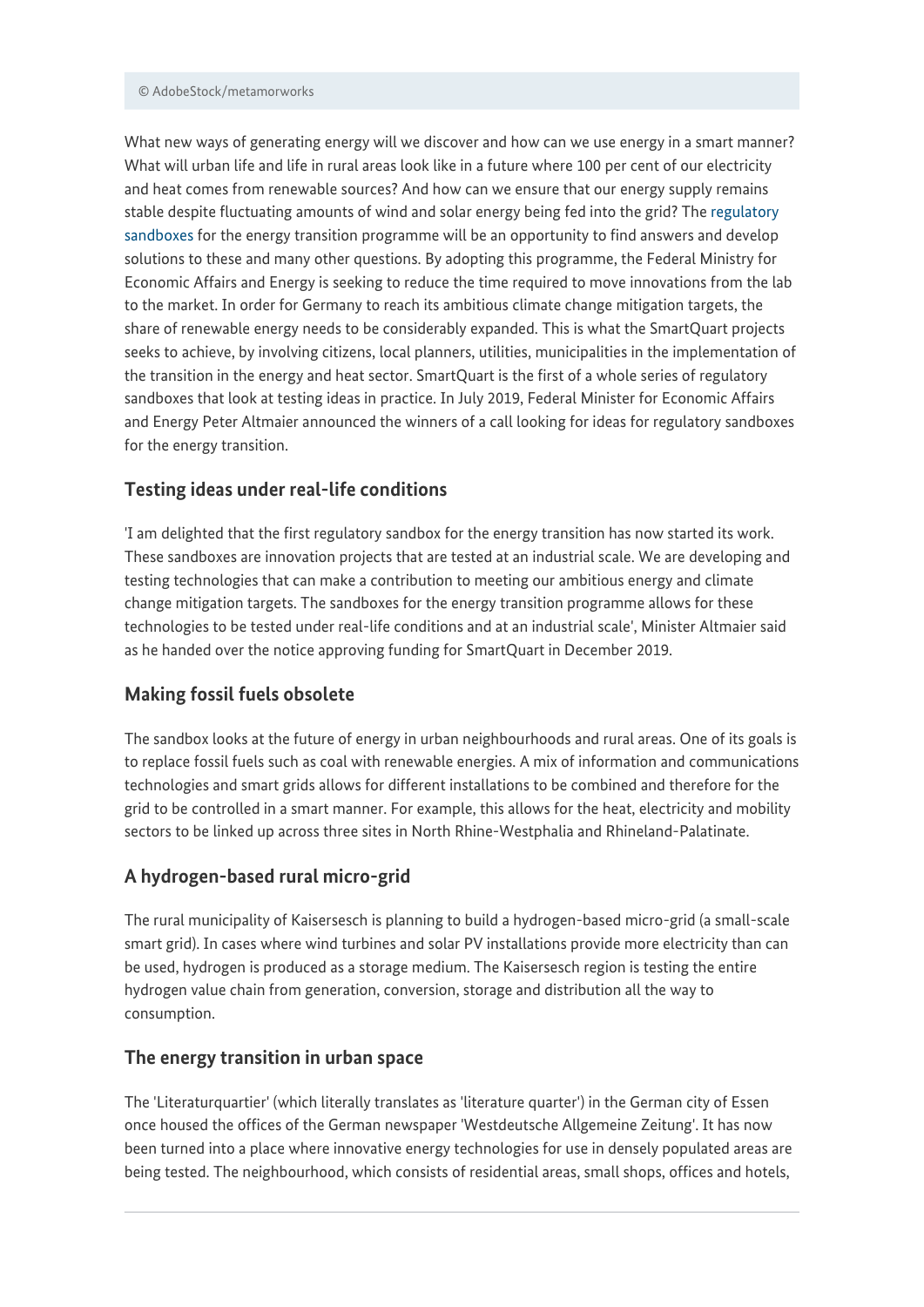seeks to cover a good share of its electricity demand by using a solar PV and hybrid solar system. The system also includes a neighbourhood-owned large energy storage unit and a smart digital energy management system. Charging stations, electric ride sharing and bike sharing services are provided to supplement existing mobility options. This is to help optimise energy generation and consumption at the local level.

### **Making optimal use of energy by transferring it between neighbourhoods**

The key focus of this project is to enable neighbourhoods to transfer energy within and between neighbourhoods, meaning that neighbourhoods with entirely different needs could help one another out on sustainability and economic efficiency. Rural and sparsely populated areas have very different requirements towards their energy supply than inner cities counting large numbers of consumers. At the same time, they also have very different options to generate electricity. Across all three SmartQuart neighbourhoods, residents, utilities and local technology providers are helping implement the regulatory sandbox. Ultimately, the knowledge generated as a result of this project is to serve as a blueprint for other residential and urban neighbourhoods across Germany.

## **More sandboxes to be launched this year**

In 2020, several new regulatory sandboxes are to be launched. These laboratories in which the future of energy is being explored are spread all across Germany, including in regions affected by structural change such as former coal-mining areas. The new feature is that many innovative technologies and procedures – such as the manufacture of hydrogen – are for the first time being tested under real-life conditions and at industrial scale. The sandboxes look at a number of different issues: How can large quantities of hydrogen be produced using green electricity and stored at an affordable price? How can businesses and private households be linked up and what is the best way to supply these with electricity and heat. And: How can existing infrastructure be put to work for the energy transition?

The regulatory sandboxes for the energy transition form part of the Federal Government's [7th Energy](https://www.bmwi.de/Redaktion/EN/Artikel/Energy/research-for-an-ecological-reliable-and-affordable-power-supply.html) [Research programme](https://www.bmwi.de/Redaktion/EN/Artikel/Energy/research-for-an-ecological-reliable-and-affordable-power-supply.html). Under this programme, funding is provided to businesses and research institutes that develop new technologies and solutions for the energy transition.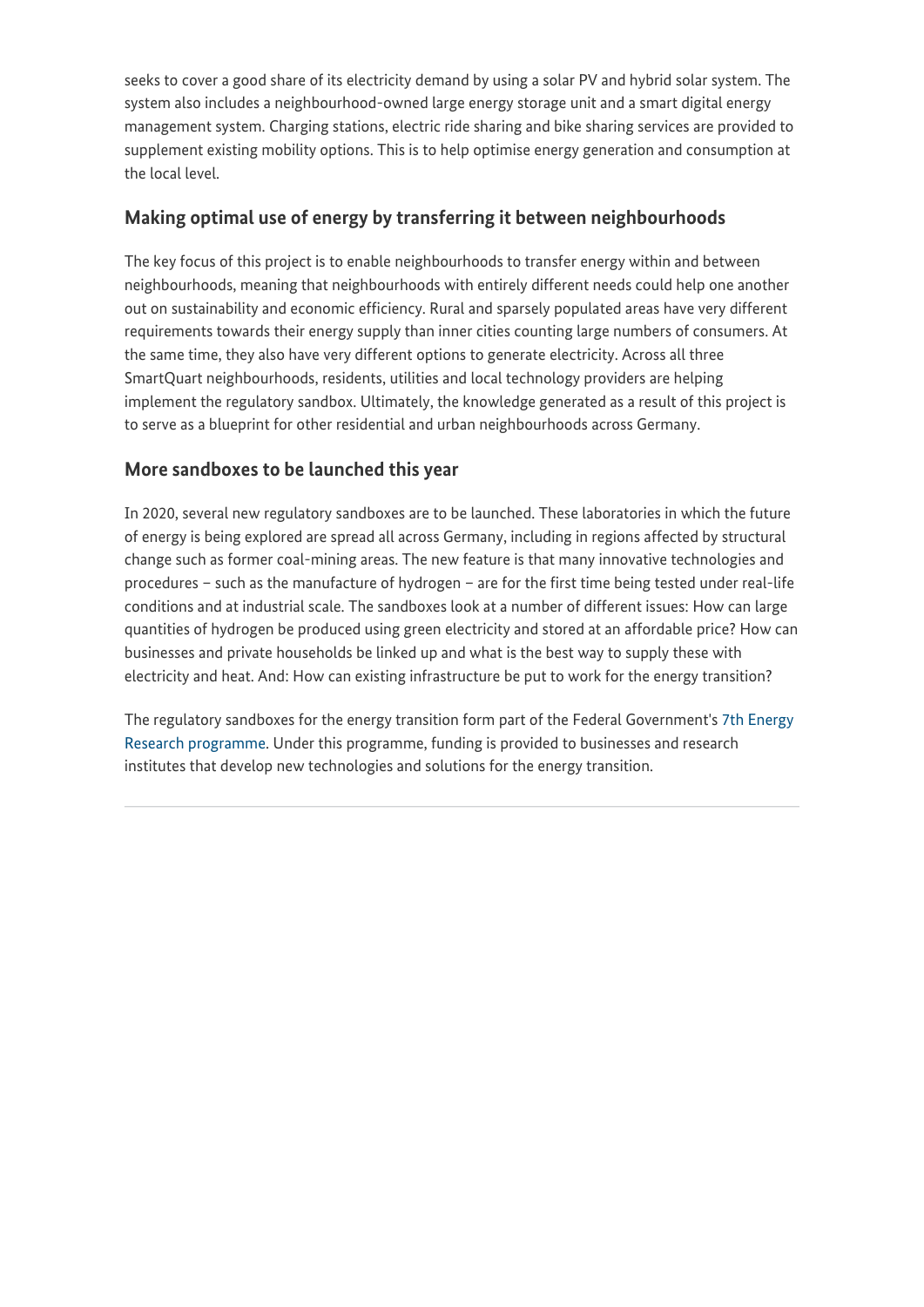# **What exactly is the North Seas Energy Cooperation?**

**Like a good network engineer, the North Seas Energy Cooperation ensures that the cables are all in the right place. In addition, it not only helps save costs but also our climate. Let's get on board for a tour of the North Sea!**



**This is what it's all about: more and more wind power generated offshore is reaching to the shores of the North Sea. An alliance of 10 countries seeking to use this power has formed – they want to work together on the construction of wind farms and offshore grids.**

The North Sea is not all waves, wind and open sea. It is also characterised by its many offshore wind farms. In a time where onshore wind energy is facing ever growing problems, offshore wind can make an important contribution to meeting our climate change mitigation targets and bring about an environmentally-friendly, reliable and forward-looking energy supply. The European Commission has stated that 230 to 450 gigawatts in installed offshore wind capacity are needed in order to meet the union's target of carbon neutrality. However, this target will be difficult to achieve without international networking.

## **Germany will play a key role in Europe's energy policy in 2020**

This is where Germany comes in. When Germany takes over the presidency of the EU Council at the beginning of July this year, it will have a key role in shaping the EU's energy policy. One of its most important missions will be to pave the way for implementing the European Commission's Green Deal – a plan under which the EU seeks to achieve carbon neutrality.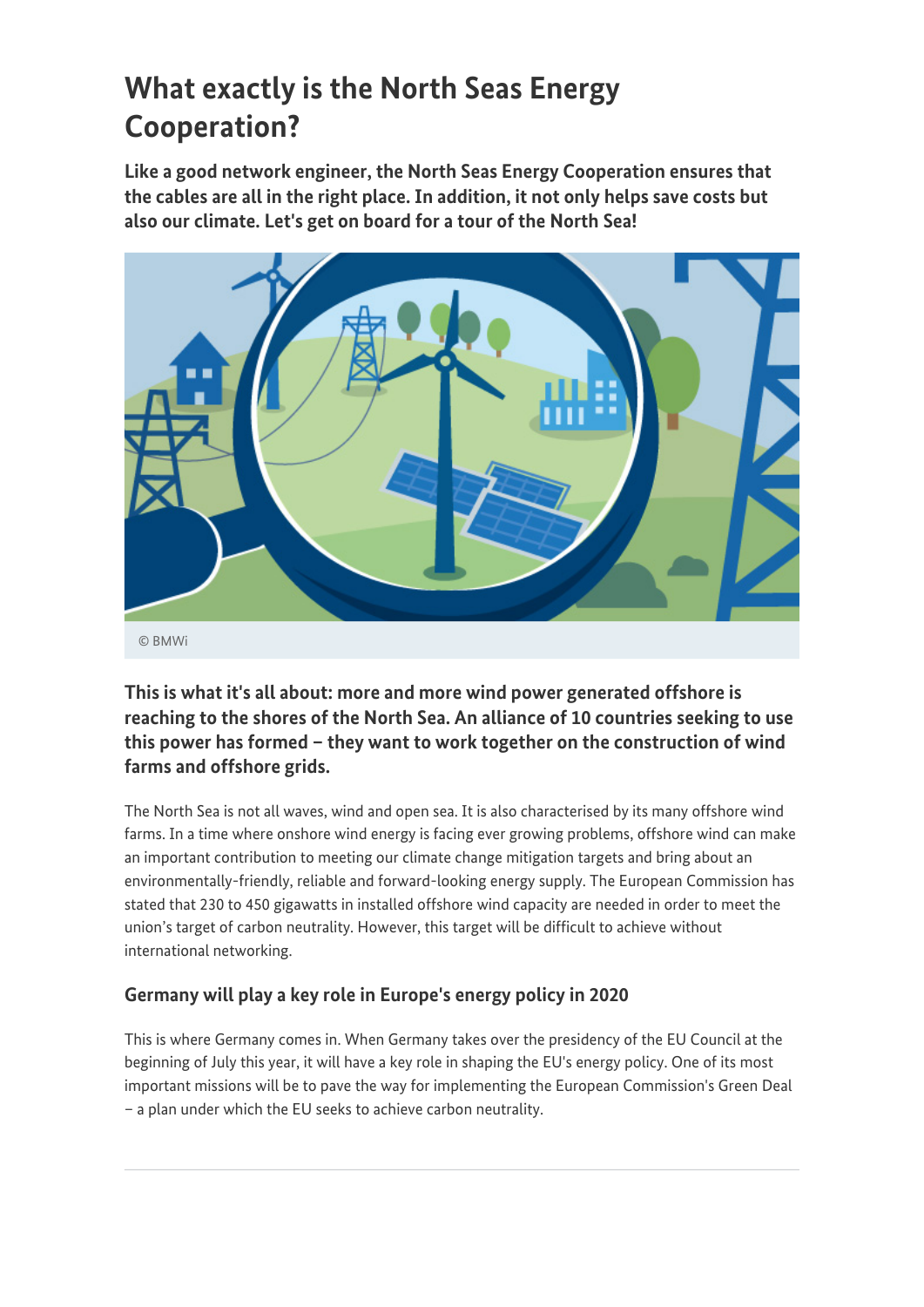This January, Germany took over the presidency of the North Seas Energy Cooperation from Denmark and wants to use the synergies opening up as a result. The North Seas Energy Cooperation is a crossborder cooperation project between ten European countries (Belgium, Denmark, France, Germany, Ireland, Luxembourg, the Netherlands, Norway, Sweden, and the United Kingdom) and the European Commission to expand offshore wind energy and offshore grid infrastructure.

## **Tidying up cables in the North Sea**

The countries seek to better coordinate the expansion of offshore wind energy across borders and link offshore wind power generation with the cross-border electricity trade. How can this be achieved? One option would be to connect new offshore wind farms to existing cross-national power lines, another, to link up different wind farms within a given country via an additional line, thus reducing the need for expensive additional cables. This would help bring some order into the cabling and reduce total costs. It would also mean improving utilisation of the cables and security of supply in the participating countries – which would be supplied with wind power even at times when there's no wind to turn the blades of their own turbines.

However, managing such a complex grid in the North Sea requires highly skilled 'network engineers', a joint funding framework for wind energy across the participating countries and a common set of grid connection rules – for example in cases where new wind farms are used by several countries.

This is why Germany intends to draw up a set of priorities for developing a regulatory framework for joint offshore wind projects at EU level during its presidency of the EU. Such a framework could, for example, set out rules for how the costs and profits of joint projects are to be distributed between the participating countries and how the planning of offshore wind farms and grid expansion could be better coordinated.

## **Using artificial islands as electricity transport hubs**

Germany seeks to use its presidency of the EU to also develop and move forward joint offshore wind energy projects in the North Sea such as transmission system operator Tennet's North Sea Wind Power Hubs. This project seeks to create artificial islands on which up to 15,000 megawatts (MW) of wind capacity are to be installed. If these islands were to be connected to several countries, they could serve as hubs for importing and exporting wind power.

### FURTHER INFORMATION

[Press release by the Federal Ministry for Economic Affairs and Energy: Minister Altmaier said: The](https://www.bmwi.de/Redaktion/EN/Pressemitteilungen/2019/20191204-altmaier-energy-transition-is-a-modernisation-strategy-for-europe.html) **Energy transition is a strategy for modernising Europe** 

## **Providing more charging stations for electric cars**

**Nobody will buy an electric car if there is no infrastructure to charge it. This is why Germany is seeking to provide one million public charging stations by 2030.**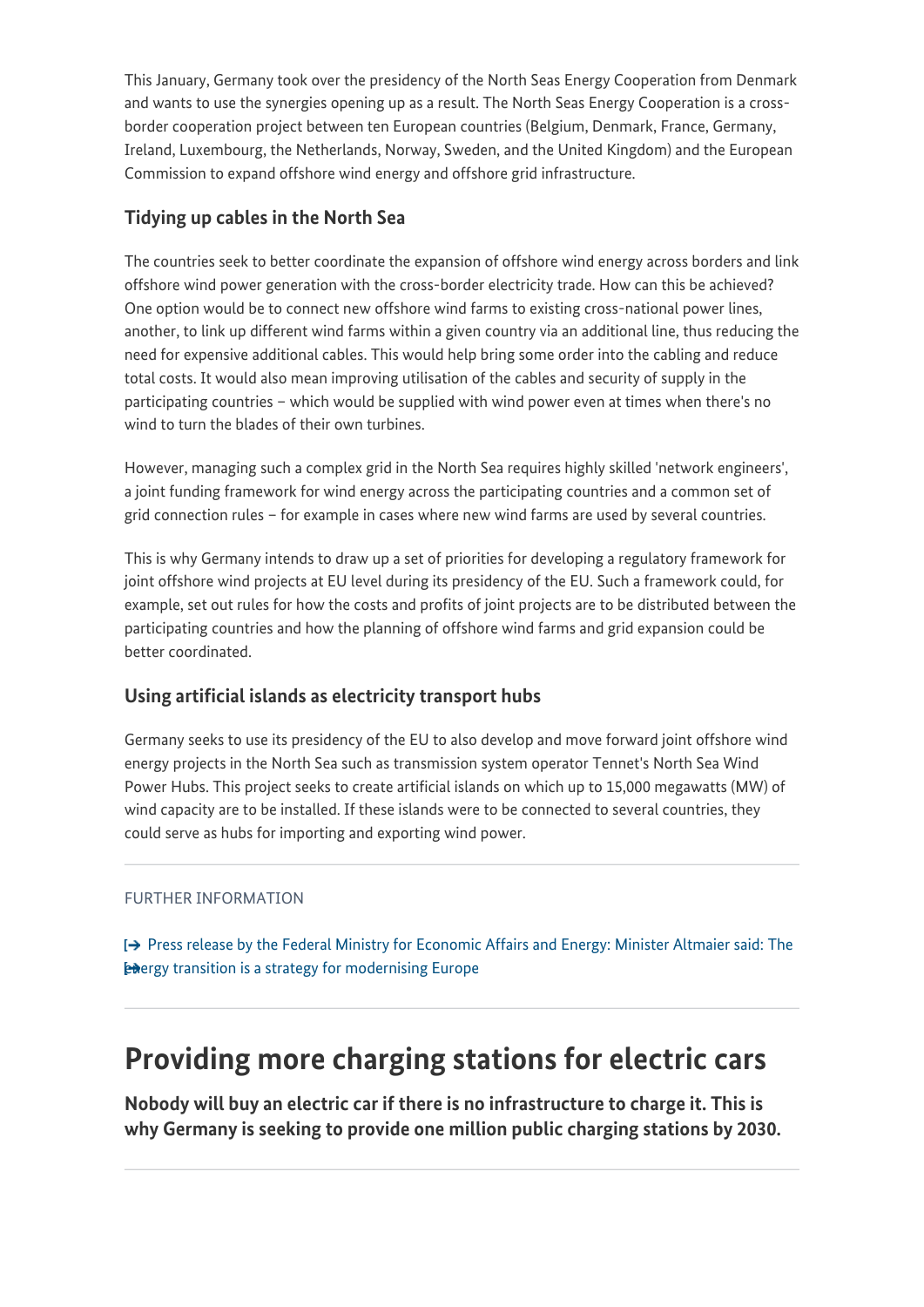**The government's Charging Infrastructure Master Plan explains how the goal of providing electric mobility for everyone can be reached.**



© AdobeStock/Ralf Geithe

The Charging Infrastructure Master Plan, which was adopted by the Federal Cabinet at the end of 2019, sets out a large number of measures for creating a user-friendly charging infrastructure across Germany for up to ten million electric cars. Now that the details of the plan have been worked out, implementation can begin.

'Our goal is to ensure that nobody in Germany will tell us that they won't buy an electric car because they don't know how or where to charge it,' Federal Minister for Economic Affairs and Energy Peter Altmaier said on the subject of charging infrastructure expansion at a meeting with energy companies in December 2019 hosted by both him and Federal Minister for Transport Andreas Scheuer. He continued by saying that in order to reach this goal, the Federal Government, carmakers and energy companies all needed to continue to pull in the same direction. 'If we don't have enough charging stations and if we don't have enough renewable electricity, sustainable electric mobility will simply be impossible. We need to expand our charging infrastructure and we need to integrate it into our grid.'

## **The key points of the Charging Infrastructure Master Plan**

By 2030, all Germans are to be able to quickly find an easy-to-use charging station where they can recharge their car for the next trip. The idea is to assure those interested in buying an electric car that they will be able to find a charging station for their vehicle close by.

Germany currently has 23,840 public charging stations  $-12$  per cent of which are rapid chargers. Germany seeks to expand its number of charging stations, also with a view to meeting its climate change mitigation targets in the transport sector. The Climate Action Plan envisages cutting hazardous greenhouse gas emissions in the transport sector by 40 per cent by 2030. In order to reach this goal, 50,000 additional public charging stations are to be installed in the next two years under the Charging Infrastructure Master Plan. The automotive industry has stated that they will add 15,000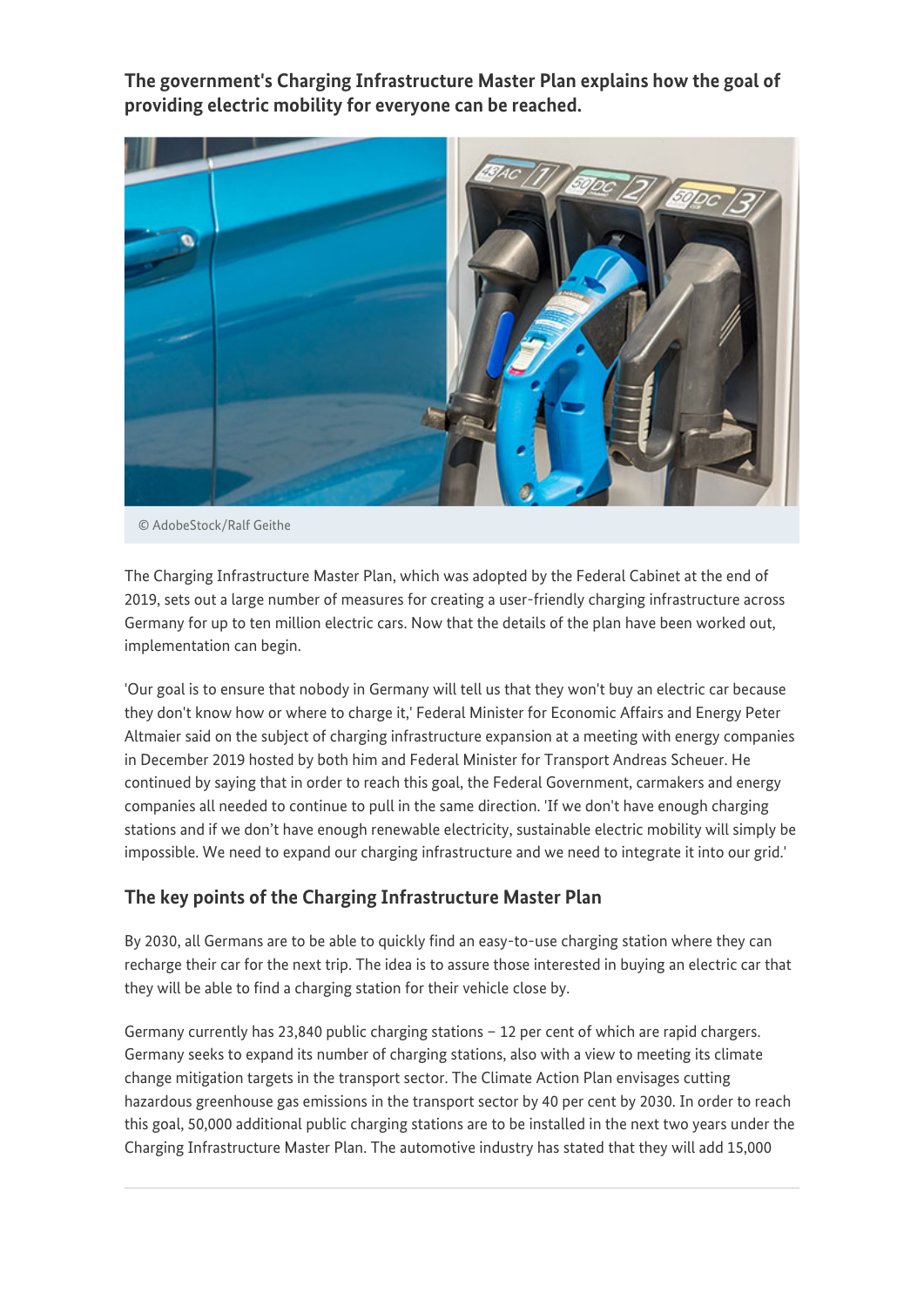public charging stations by 2022. In addition, funding worth 50 million euros will be available in 2020 under a new programme to encourage the equipping of private parking bays with chargers.

The government also wants to provide more funding for creating charging stations in shopping mall car parks, so cars can be charged while people shop. Automotive companies are seeking to create an additional 100,000 charging stations on their premises and those of their car dealers. The energy industry also wants to contribute – with up to 4,000 rapid chargers in the making.

## **Controlling the charging process in a smart manner in order to prevent bottlenecks in the grid**

Germany's focus in electric mobility is on controlling the charging process in a smart manner, thus preventing bottlenecks in the grid. Network operators are to be provided as soon as possible with all the information they need to expand the grid in a forward-looking manner. They are also to be enabled to control the charging process of electric vehicles in a smart manner.

The Federal Ministry for Economic Affairs and Energy and the Bundesnetzagentur (the German regulatory office for electricity, gas, telecommunications, post and railway markets) and the network operators are seeking to present a proposal by this March that will encourage a forward-looking expansion of the grids. In order to speed up the creation of charging infrastructure, energy companies are asking for less time-consuming approval and grid-connection procedures. The National Charging Infrastructure Coordination Office was already set up last year. The Master Plan is to be reviewed every three years.

#### FURTHER INFORMATION

 $\rightarrow$  [Electric Mobility](https://www.bmwi.de/Redaktion/EN/Dossier/electric-mobility.html)

## **Quote of the week**



© BMWi

'The figures are proof that the climate change mitigation policies we adopted in the last few years have been effective. CO $_2$  emissions are falling quickly, coal-fired power is being replaced by renewables. Since 2005, our economy has grown by around 25 per cent – with CO $_2$  emissions falling